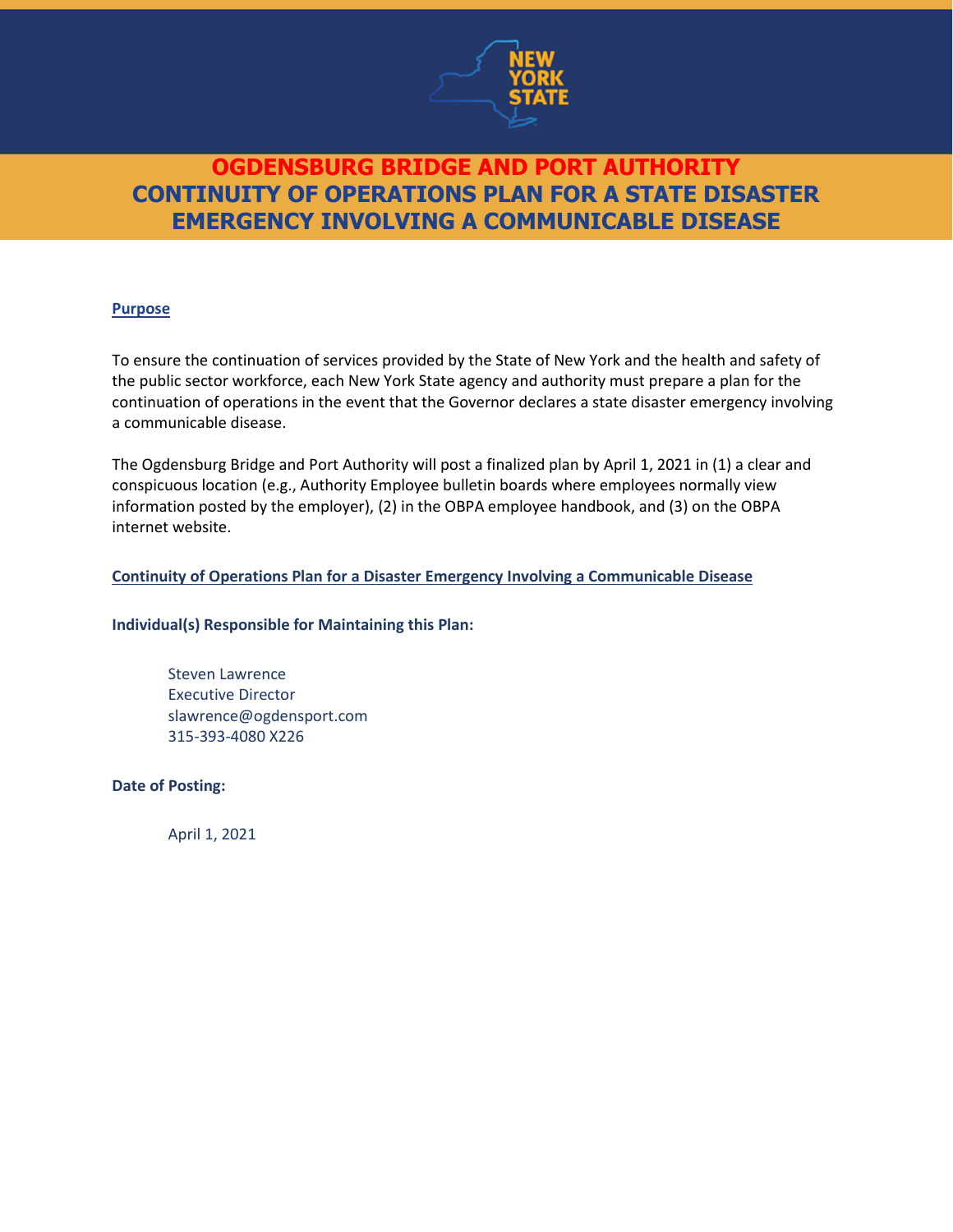

#### **A. Essential Personnel**

*Essential* shall refer to a designation made that a public employee is required to be physically present at a worksite to perform his or her job. Such designation may be changed at any time in the sole discretion of the employer. The Executive Director will inform employees that they are essential.

*Non-essential* shall refer to a designation made that a public employee is not required to be physically present at a work site to perform his or her job. Such designation may be changed at any time in the sole discretion of the employer.

#### **B. Telecommuting**

Protocol for telecommuting;

1. For the current COVID-19 pandemic, the Governor's Office of Employee Relations (GOER) has established a Statewide, uniform, pilot telecommuting program which outlines how agencies/authorities manage telecommuting. In the event of a future state disaster emergency involving a communicable disease, the agency/authority will receive direction from GOER on the rules and guidelines applicable to telecommuting but will take these steps in order to implement and operationalize any telecommuting program, where applicable, for the OBPA The OBPA will periodically assess its technology needs for telecommuting and work with ITS to ensure that appropriate information technology resources are available.

Non-essential employees able to accomplish their functions remotely will be enabled to do so at the greatest extent possible. Working remotely requires:

- 1. Identification of staff who will work remotely
- 2. Approval and assignment of remote work
- 3. Equipping staff for remote work, which may include:
	- a. Internet capable laptop
	- b. Necessary peripherals
	- c. Access to VPN and/or secure network drives
	- d. Access to software and databases necessary to perform their duties
	- e. A solution for telephone communications
- 4. Note that phone lines may need to be forwarded to off-site staff

#### **C. Work Shifts/Schedules**

Staggered Shifts

Implementing staggered shifts may be possible for personnel performing duties that are necessary to be performed on-site but perhaps less sensitive to being accomplished only within core business hours. As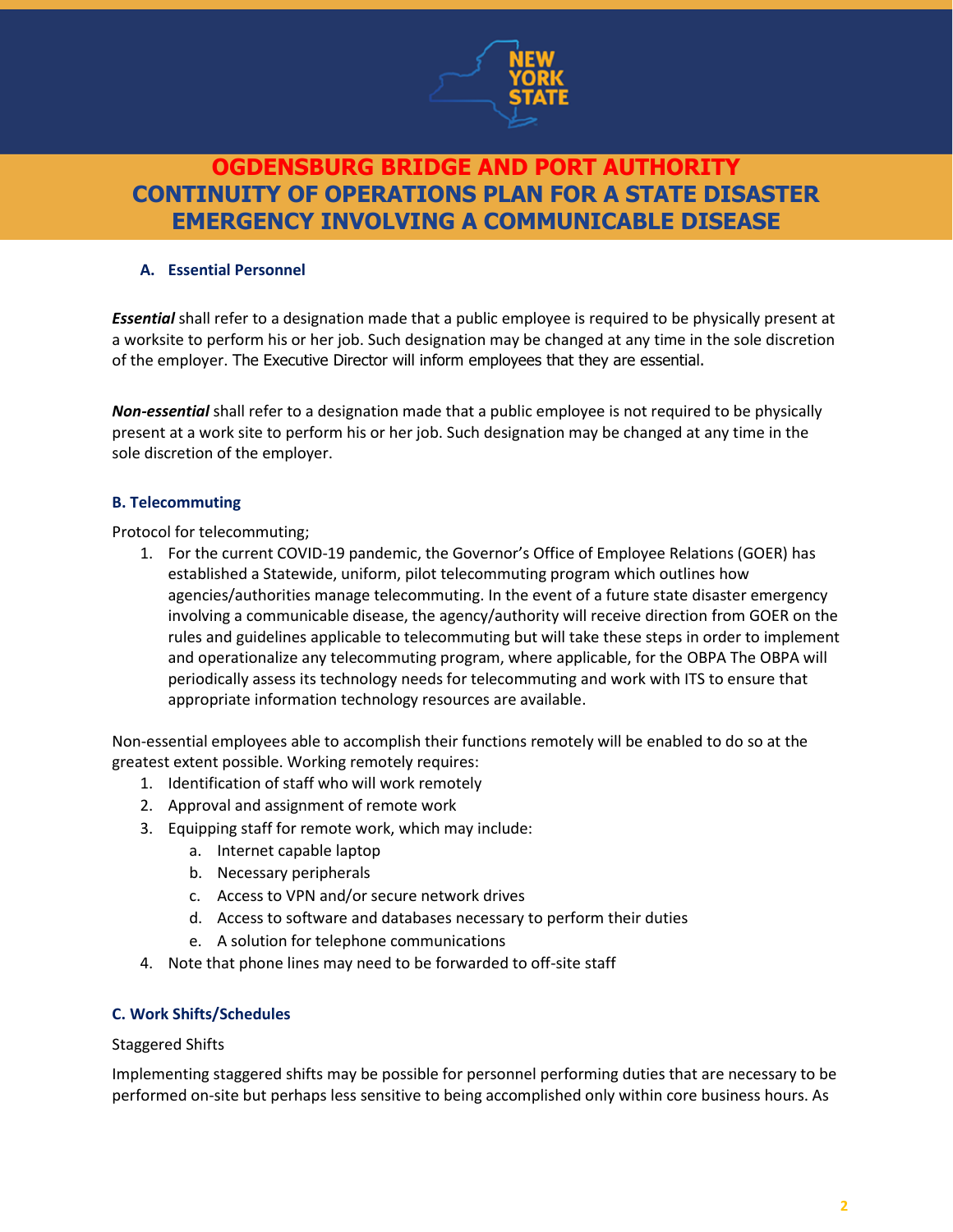

possible, management will identify opportunities for staff to work outside core business hours as a strategy of limiting exposure. Regardless of changes in start and end times of shifts, Ogdensburg Bridge and Port Authority will ensure that employees are provided with their typical or contracted minimum work hours per week. Staggering shifts requires:

- 1. Identification of positions for which work hours will be staggered
- 2. Approval and assignment of changed work hours

The OBPA will stagger employee schedules to limit potential gathering at time clock stations; provide health screening at the main entrance to the Administration building. Compressed workweek, which shortens the number of days in a workweek by lengthening the number house worked per day. A 4-day 10-hr work week will be initiated for Bridge maintenance and administration.

Management of physical distancing requirements for OBPA employees when engaging with OBPA clients and visitors.

- 1. Customers/ Visitors will be required to have an appointment.
- 2. Use videoconferencing or teleconferencing when possible for work-related meetings and gatherings.
- 3. When videoconferencing or teleconferencing is not possible, hold meetings in open, wellventilated spaces continuing to maintain a distance of 6 feet apart and wear cloth face coverings
- 4. Close or limit access to common areas where employees are likely to congregate and interact such as the break room or entrance lobby

#### **D. Personal Protective Equipment**

The use of personal protective equipment (PPE) to reduce the spread of infectious disease is important to supporting the health and safety of our employees and. PPE which may be needed can include:

- 1. Masks
- 2. Face shields
- 3. Gloves
- 4. Disposable gowns and aprons

Note that while cleaning supplies are not PPE, there is a related need for cleaning supplies used to sanitize surfaces, as well as hand soap and hand sanitizer. The Coronavirus pandemic demonstrated that supply chains were not able to keep up with increased demand for these products early in the pandemic. As such, we are including these supplies in this section as they are pertinent to protecting the health and safety of our employees and.

Protocols for providing PPE include the following:

- 1. Identification of need for PPE based upon job duties and work location
- 2. Employees will be provided training on the proper donning, doffing, cleaning (as appropriate) and disposal of PPE
- 3. Procurement of PPE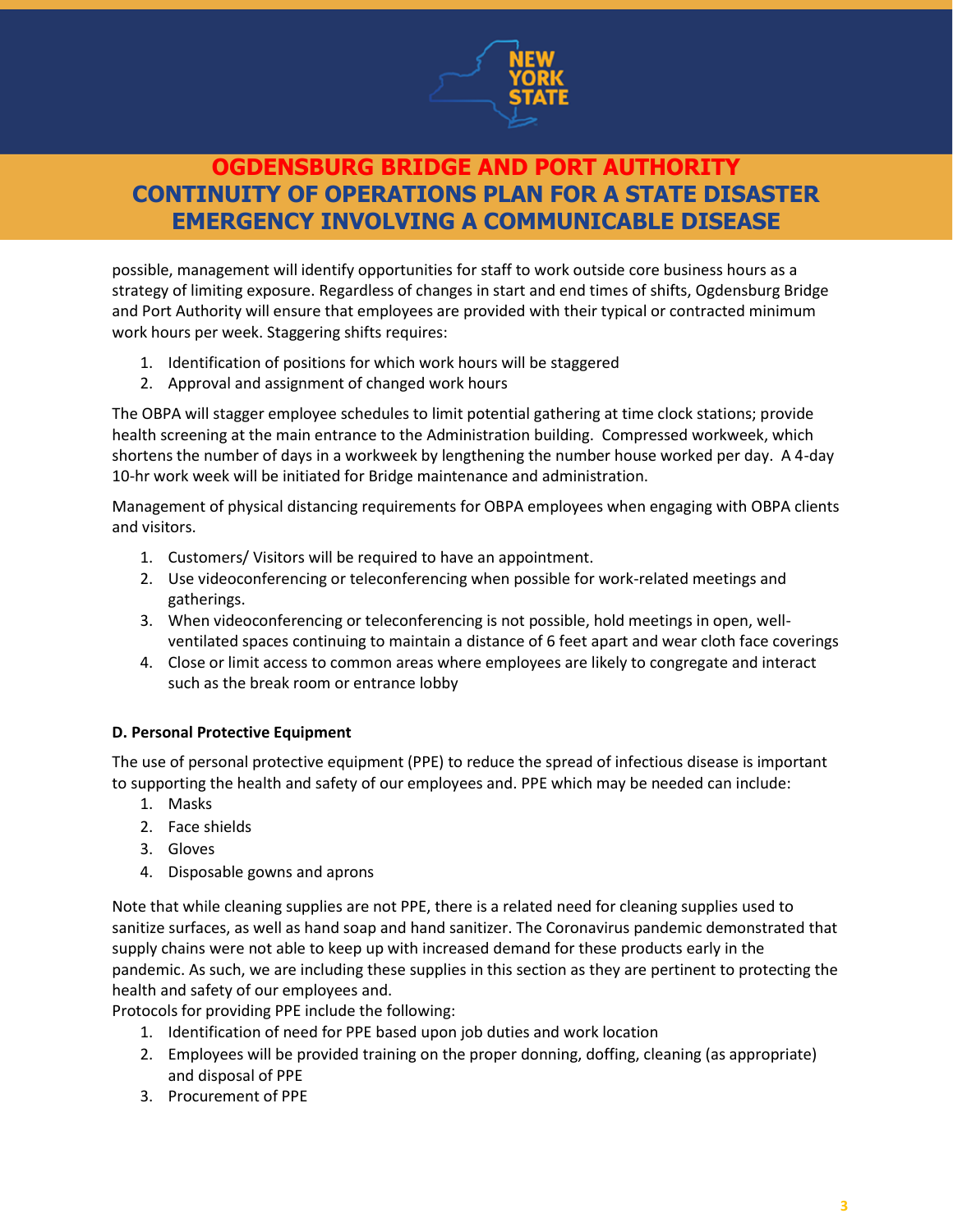

- a. As specified in the amended law, public employers must be able to provide at least two pieces of each required type of PPE to each essential employee during any given work shift for at least six months
- b. OBPA will work to mitigate supply chain disruptions to meet this requirement
- 4. Storage of, access to, and monitoring of PPE stock
	- a. PPE must be stored at the Administration Building storeroom in a manner which will prevent degradation
	- b. Employees will have immediate access to PPE in the event of an emergency
	- c. The supply of PPE will be monitored by to ensure integrity and to track usage rates.
- 5. Hand hygiene stations will be provided at every entrance of workplace, payroll time clocks, restrooms, break rooms.
- 6. OBPA will provide soap and warm water where environment permits; hand sanitizer will be provided in all other areas. Reminders will be issued at meetings to promote good hand hygiene. Supplies will be inventoried and checked daily.
- 7. Director of Operations/Maintenance Dept./Airport Manager will be responsible for maintaining a cleaning log. Summary log will be kept in office/ of Director of Operations/Airport Manager.
- 8. Employees who interact with the public will be provided one face covering per day, unless it is soiled or damaged, in which case they can request a new one.
- 9. Employees who do not interact with the public while working will be provided on face covering per week, unless it is soiled or damaged, in which case the employee can request a new one from the state agency or authority.

#### **E. Exposure Protocol**

In the event an employee is exposed to a known case of the communicable disease that is the subject of the state disaster emergency, exhibits symptoms of such disease, or tests positive for such disease the OBPA will perform exposure protocols in order to prevent the spread or contraction of such disease in the workplace. Current protocol requirements under the COVID-19 disaster emergency are as follows:

- 1. Implement mandatory remote or in-person daily health screening for COVID-19 contact or symptoms (e.g., questionnaire, temperature check) for in-person employees at or near the beginning of each workday.
- 2. Coordinate screening to prevent employees from intermingling in close contact with each other prior to completion of the screening.
- 3. Ensure the OBPA is following all screening, testing, and tracing procedures as outlined in the applicable DOH guidance.
- 4. Ensure screening staff are trained supervisory-level employees wearing appropriate personal protective equipment including at least a face covering and gloves, if the screening involves contact.
- 5. The OBPA will maintain a record of all OBPA employees who are screened, as well as if screening was passed or if the staff member was instructed to return home, provided no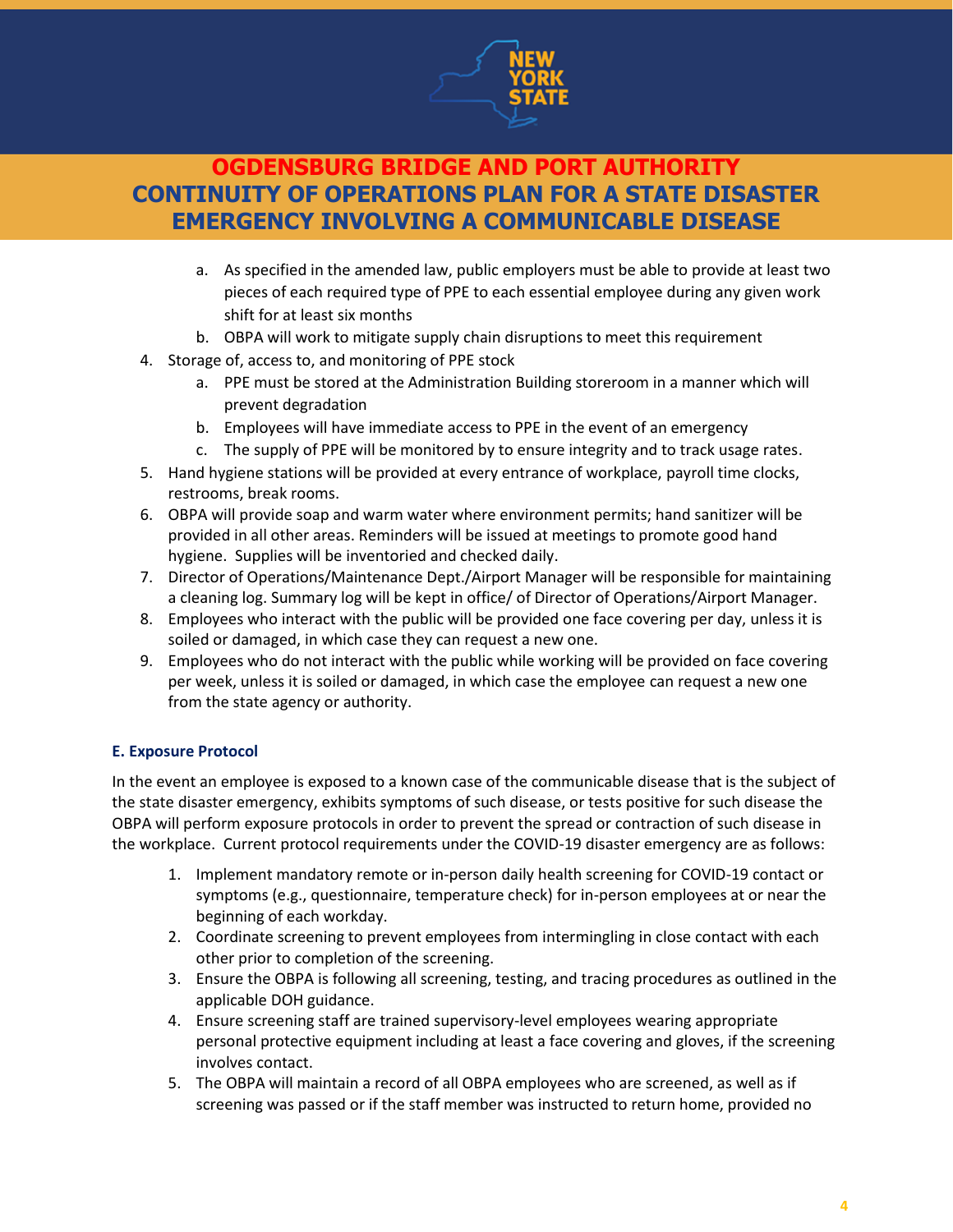

other health information is recorded or maintained. Record will be reviewed and secured on a daily basis.

- 6. Designate a worksite-level safety monitor whose responsibilities include continuous compliance with all aspects of the site safety plan.
- 7. Where practicable, maintain a log of every person, including employees and visitors, who may have close contact with other individuals at the worksite or area, excluding deliveries that are performed with appropriate PPE or through contactless means.
- 8. The OBPA will utilize engineering controls, safe work practices and PPE in order to minimize exposure in a future state disaster emergency caused by a communicable disease which will be dependent on the communicable disease that causes such disaster emergency.
- 9. The OBPA will provide periodic updates, as information becomes available, on the communicable disease and its transmission as part of its exposure protocols in order to assist with reducing transmission.

Further, agencies/authorities and staff must abide by all additional directives from the Director of State Operations and Infrastructure memorandum, entitled, "[Employee Testing and Evaluation Protocols for](https://rioc.ny.gov/DocumentCenter/View/3325/COVID-19-Employee-Exposure-Testing-Evaluation?bidId=)  [COVID-19,](https://rioc.ny.gov/DocumentCenter/View/3325/COVID-19-Employee-Exposure-Testing-Evaluation?bidId=) which includes cleaning and disinfecting protocols, as well as notification to health officials and potential employee contacts.

Staff exposures are organized under several categories based upon the type of exposure and presence of symptoms. Following CDC guidelines, The OBPA has established the following protocols:

- A. If employees are exposed to a known case of communicable disease that is the subject of the public health emergency (defined as a 'close contact' with someone who is confirmed infected, which is a prolonged presence within six feet with that person):
	- 1. Potentially exposed employees or who do not have symptoms should remain at home or in a comparable setting and practice social distancing for the lesser of 14 days or other current CDC/public health guidance for the communicable disease in question. (This may change or need to be updated as CDC/NYS or Local Health Department requirements change.)
		- a. As possible, these employees will be permitted to work remotely during this period of time if they are not ill.
		- b. See the section titled Documentation of Work Hours and Locations for additional information on contact tracing
	- 2. CDC guidelines for COVID-19 provide that critical essential employees may be permitted to continue work following potential exposure, provided they remain symptom-free and additional precautions are taken to protect them, other employees and, and our constituency/public.
		- a. Additional precautions will include the requirement of the subject employee, as well as others working in their proximity, to wear appropriate PPE at all times to limit the potential of transmission.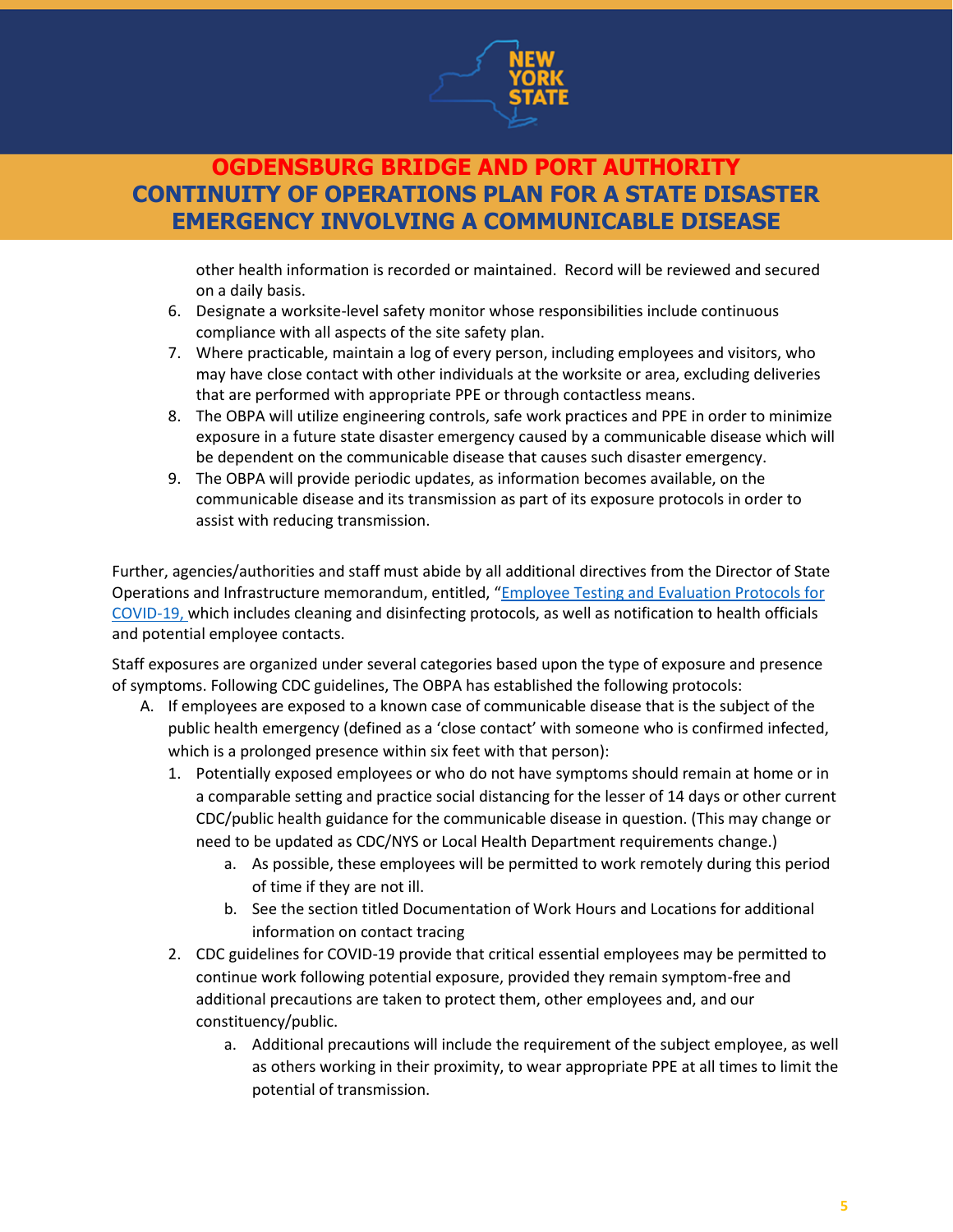

- b. In-person interactions with the subject employee or contractor will be limited as much as possible.
- c. Work areas in which the subject employees are present will be disinfected according to current CDC/public health protocol at least every hour, as practical. See the section on Cleaning and Disinfection for additional information on that subject.
- d. If at any time they exhibit symptoms, refer to item B below.
- B. If an OBPA employee exhibits symptoms of the communicable disease that is the subject of the public health emergency:
	- 1. Employees who exhibit symptoms in the workplace should be immediately separated from other employees, customers, and visitors. They should immediately be sent home with a recommendation to contact their physician.
	- 2. Employees who exhibit symptoms outside of work should notify their supervisor and stay home, with a recommendation to contact their physician.
	- 3. OBPA employees should not return to work until they have met the criteria to discontinue home isolation per CDC/public health guidance and have consulted with a healthcare provider.
	- 4. Ogdensburg Bridge and Port Authority will not require sick employees to provide a negative test result for the disease in question or healthcare provider's note to validate their illness, qualify for sick leave, or return to work; unless there is a recommendation from the CDC/public health officials to do so.
	- 5. CDC criteria for COVID-19 provides that persons exhibiting symptoms may return to work if at least 24 hours have passed since the last instance of fever without the use of feverreducing medications. If the disease in question is other than COVID-19, CDC and other public guidance shall be referenced. (This may change or need to be updated as CDC/NYS or Local Health Department requirements change.)
- C. If an employee has tested positive for the communicable disease that is the subject of the public health emergency:
	- 1. Apply the steps identified in item B, above, as applicable.
	- 2. Areas occupied for prolonged periods of time by the subject employee or contractor will be closed off.
		- a. CDC guidance for COVID-19 indicates that a period of 24 hours is ideally given before cleaning, disinfecting, and reoccupation of those spaces will take place. If this time period is not possible, a period of as long as possible will be given. CDC/public health guidance for the disease in question will be followed.
		- b. Any common areas entered, surfaces touched, or equipment used shall be cleaned and disinfected immediately.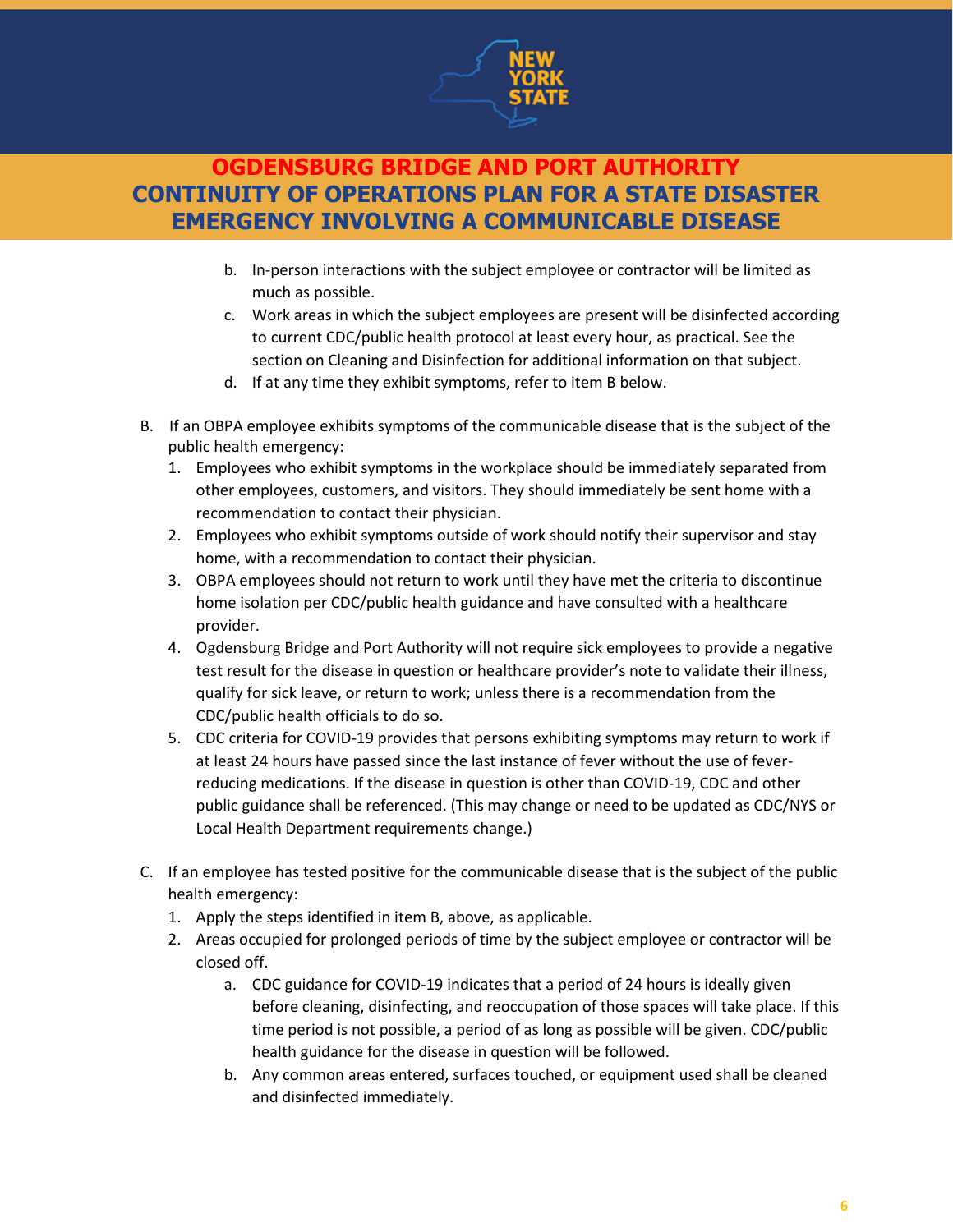

- c. See the section on Cleaning and Disinfection for additional information on that subject.
- 3. Identification of potential employee exposures will be conducted
	- a. If an employee is confirmed to have the disease in question, Ogdensburg Bridge and Port Authority, Interim Executive Director or their designee should inform all contacts of their possible exposure. Confidentiality shall be maintained as required by the Americans with Disabilities Act (ADA).
	- b. Apply the steps identified in item A, above, as applicable, for all potentially exposed personnel

The OBPA recognizes there may be nuances or complexities associated with potential exposures, close contacts, symptomatic persons, and those testing positive. The OBPA will follow CDC/public health recommendations and requirements and coordinate with our local public health office for additional guidance and support as needed.

### *Cleaning and Disinfecting*

CDC/public health guidelines will be followed for cleaning and disinfection of surfaces/areas. Present guidance for routine cleaning during a public health emergency includes:

- 1. As possible, employees and contractors will clean their own workspaces in the beginning, middle, and end of their shifts, at a minimum.
	- a. High traffic/high touch areas and areas which are accessible to the public constituents will be disinfected at least hourly.
	- b. Janitors workplace will undergo deep cleaning every day. High-risk areas (restrooms, break rooms, etc.) will undergo three cleanings per day. Employees will be required to clean and disinfect shared objects before and after use. Shared objects (e.g., payment devices), areas (e.g., break rooms), and/or surfaces (e.g., doors will be cleaned daily, at a minimum.
- 2. Staff tasked with cleaning and disinfecting areas will be issued and required to wear PPE appropriate to the task.
- 3. Soiled surfaces will be cleaned with soap and water before being disinfected.
- 4. Surfaces will be disinfected with products that meet EPA criteria for use against the virus in question and which are appropriate for that surface.

*Protocol for cleaning and disinfecting of an OBPA facility when someone has a COVID-19 diagnosis*

• Close off areas used by the person who is sick.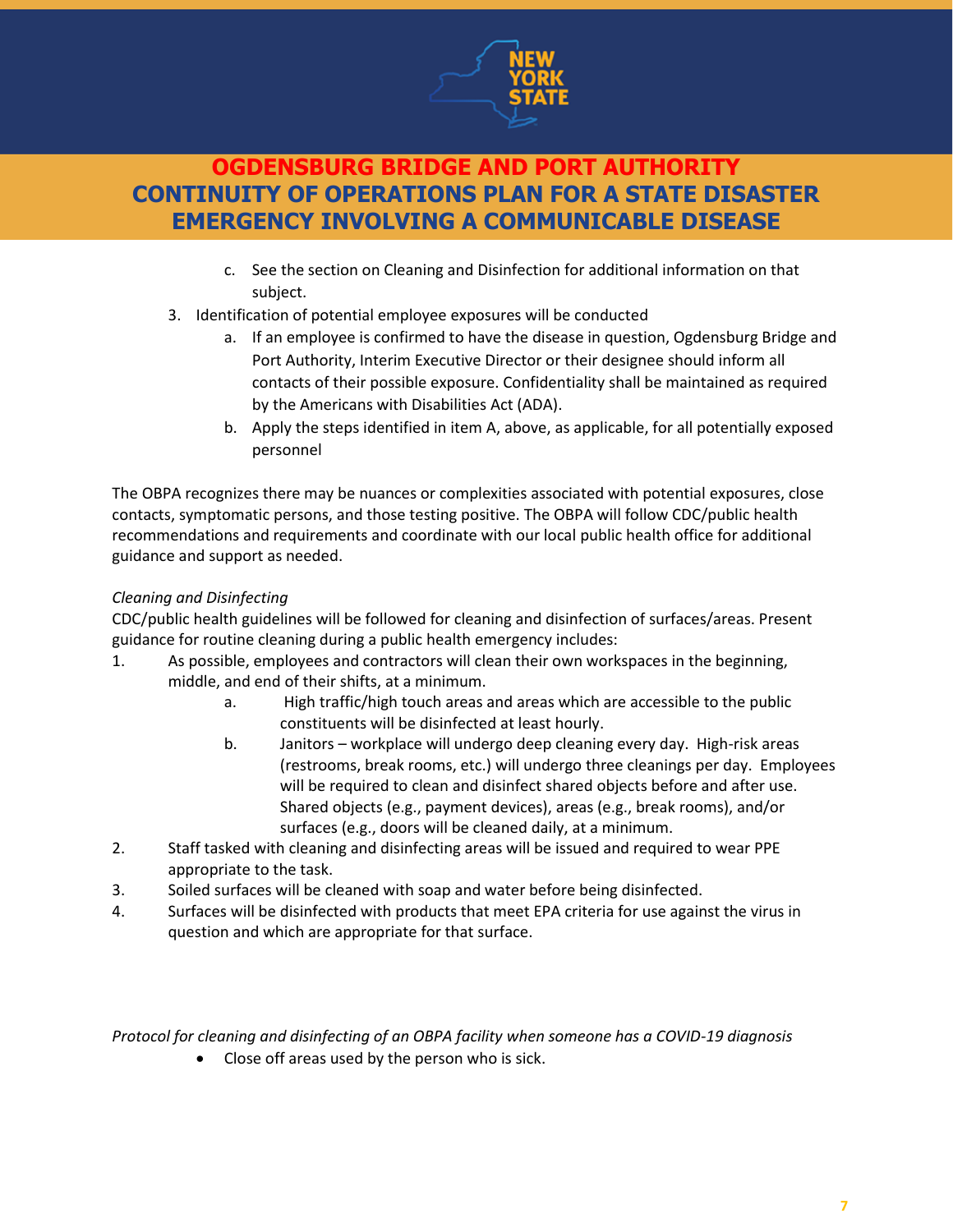

- Open outside doors and windows and use fans or other engineering controls to increase air circulation in the area. Wait 24 hours before you clean or disinfect. If 24 hours is not feasible, wait as long as possible.
- Clean and disinfect the immediate workspace used by the person who is sick or diagnosed with COVID-19, such as the surfaces in their office or cubicle. If common areas such as bathrooms or shared items have already been routinely cleaned and disinfected, there is no need for additional action.
- Vacuum the space if needed. Use a vacuum equipped with high-efficiency particulate air (HEPA) filter and bags, if available.
- Do not vacuum a room or space that has people in it. Wait until the room or space is empty to vacuum, such as at night, for common spaces, or during the day for private rooms.
- Wear disposable gloves to clean and disinfect. For soft (porous) surfaces such as carpeted floors or rugs, clean the surface with detergents or cleaners appropriate for use on these surfaces, according to the textile's label.
- After cleaning, disinfect with an appropriate disinfectant on EPA List N: Disinfectants for Coronavirus (COVID-19) external icon. Soft and porous materials, like carpet, are generally not as easy to disinfect as hard and non-porous surfaces.
- EPA has listed a limited number of products approved for disinfection for use on soft and porous materials on List N. Follow the disinfectant manufacturer's safety instructions (such as wearing gloves and ensuring adequate ventilation), for concentration level, application method and contact time. Allow sufficient drying time if vacuum is not intended for wet surfaces.
- While vacuuming, temporarily turn off in-room, window-mounted, or on-wall recirculation HVAC to avoid contamination of the HVAC units.
- Do NOT deactivate central HVAC systems. These systems tend to provide better filtration capabilities and introduce outdoor air into the areas that they serve.
- Once area has been appropriately disinfected, it can be opened for use.

#### F. **Employee Leave**

Public health emergencies are extenuating and unanticipated circumstances in which Ogdensburg Bridge and Port Authority is committed to reducing the burden on our employees and. The *Families First Coronavirus Response Act* provided requirements related to the COVID-19 pandemic, which form the policies outlined below. This policy may be altered based upon changes in law or regulation, as applicable.

It is our policy that employees of Ogdensburg Bridge and Port Authority will not be charged with leave time for testing. Employees will be provided with up to two weeks (80 hours) of paid sick leave at the employee's regular rate of pay for a period which the employee is unable to work due to quarantine (in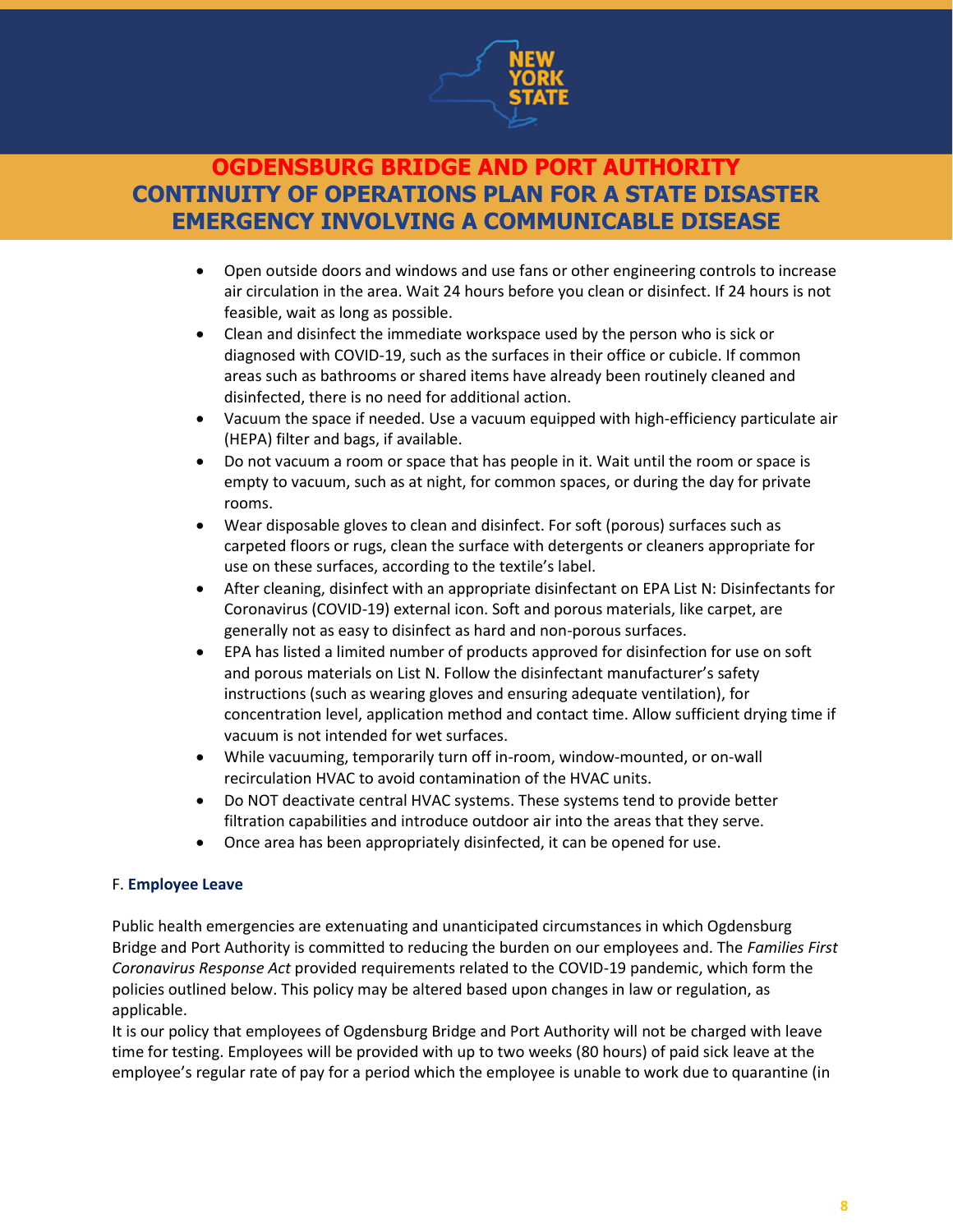

accordance with federal, state, or local orders or advice of a healthcare provider), and/or experiencing symptoms and seeking medical diagnosis.

Further, Ogdensburg Bridge and Port Authority will provide up to two weeks (80 hours) of paid sick leave at two-thirds the employee's regular rate of pay if the employee is unable to work because of a bona fide need to care for an individual subject to quarantine (pursuant to federal, state, or local orders or advice of a healthcare provider), or to care for a child (under 18 years of age) whose school or child care provider is closed or unavailable for reasons related to the public health emergency, and/or the employee is experiencing a substantially similar condition as specified by the CDC/public health officials. This provision may be modified if an employee is able to effectively work remotely and the need exists for them to do so.

Additionally, Ogdensburg Bridge and Port Authority will provide up to an additional 10 weeks of paid expanded family and medical leave at two-thirds of the employee's regular rate of pay where an employee, who has been employed for at least 30 calendar days by Ogdensburg Bridge and Port Authority, is unable to work due to a bona fide need for leave to care for a child whose school or child care provider is closed or unavailable for reasons related to the public health emergency. This provision may be modified if an employee is able to effectively work remotely and the need exists for them to do so.

Additional provisions may be enacted based upon need and the guidance and requirements in place by federal and state employment laws, FMLA, executive orders, and other potential sources. Contractors, either independent or affiliated with a contracted firm, are not classified as employees of Ogdensburg Bridge and Port Authority, and as such are not provided with paid leave time by Ogdensburg Bridge and Port Authority, unless required by law.

*Note: While the amount and types of leave available to an employee will be dependent on the particular disaster emergency that has been declared and any provisions of law that provide for leave under such circumstances, during the COVID-19 pandemic an employee's leave options included GOER quarantine leave, other applicable State policy, leave provided under the Families First Coronavirus Response Act and an employee's own leave accruals. Policy on available leaves will be established by the Department of Civil Service and/or GOER who shall provide guidance to the OBPA on how to instruct employees about available leaves.*

#### **G. Protocol for Documenting Work Hours/Locations**

In a public health emergency, it may be necessary to document work hours and locations of each employee to support contact tracing efforts. Identification of locations shall include on-site work, offsite visits, etc. This information may be used by Ogdensburg Bridge and Port Authority to support contact tracing within the organization and may be shared with local public health officials.

- a. These records will be maintained by the Senior Administrative Assistant's office.
- b. The Senior Administrative Assistant is in charge of accessing these records for the purposes of disease tracking and identifying potential exposures?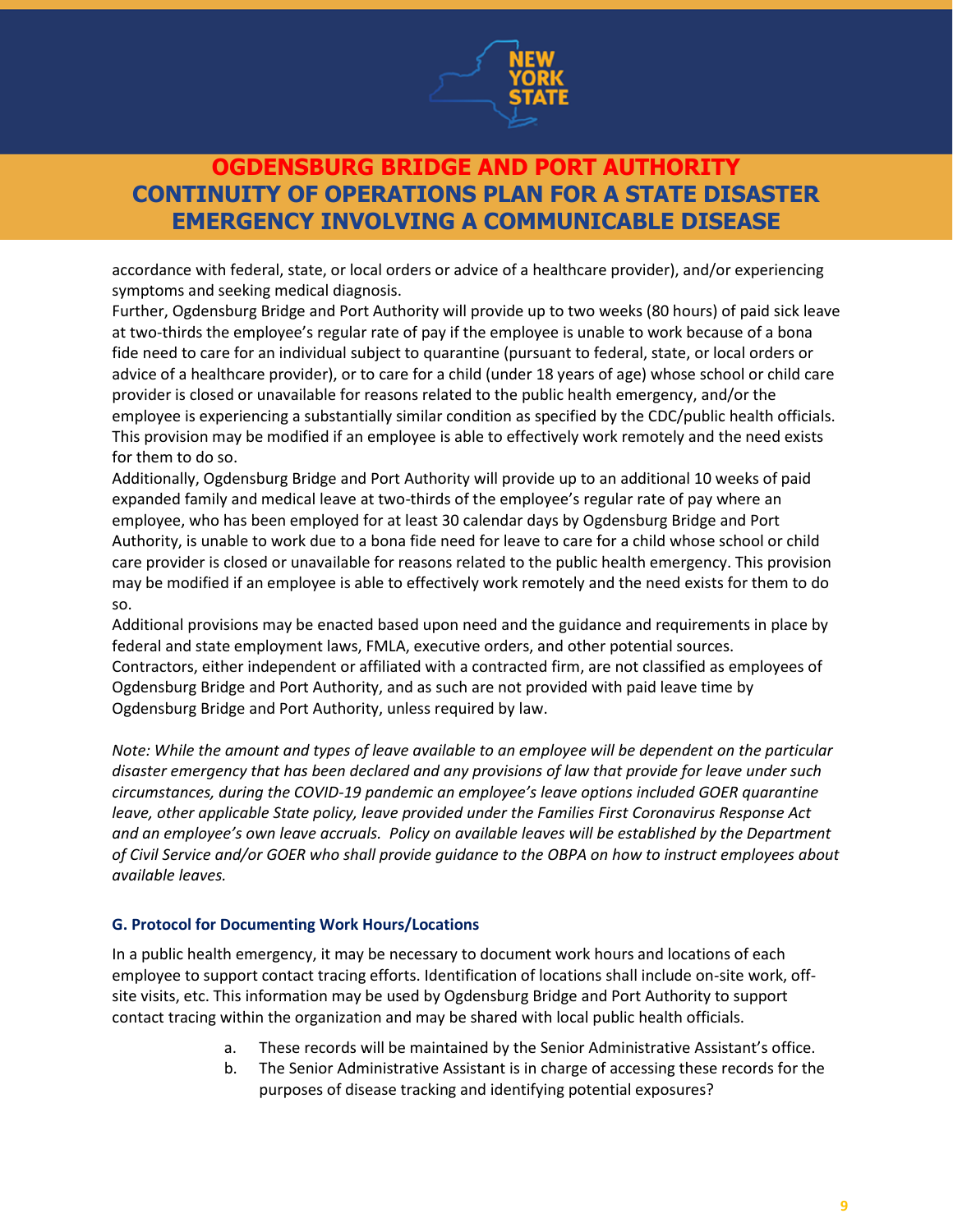

- c. Records will be kept and preserved in a locked file in the Senior Administrative Assistant's office.
- d. The Senior Administrative Assistant will coordinate contact tracing and isolation of employees.

#### H. Protocol for Identifying Emergency Housing for Essential Employees

To the extent needed, the Executive Director/Chief Financial Officer will be the point of contact for the identification of emergency housing for essential employees and will be responsible for contacting county and local elected officials, owners/operators of local hotels and similar establishments, and local college and university officials (both public and private) to develop information about the local availability of emergency housing for essential employees. Emergency housing opportunities, once developed, will be communicated to employees who may be in need of such housing.

There are circumstances within a public health emergency when it may be prudent to have essential employees lodged in such a manner which will help prevent the spread of the subject communicable disease to protect these employees from potential exposures, thus helping to ensure their health and safety and the continuity of Ogdensburg Bridge and Port Authority essential operations. If such a need arises, hotel rooms are expected to be the most viable option. If hotel rooms are for some reason deemed not practical or ideal, or if there are no hotel rooms available, Ogdensburg Bridge and Port Authority will coordinate with the St. Lawrence County emergency management office to help identify and arrange for these housing needs. Executive Director/Chief Financial Officer responsible for coordinating this.

#### **I. Other Requirements Determined by the NYS DOH**

Current DOH guidelines for COVID-19 are as follows and will be modified depending on the particular emergency declared.

- a. Ensure a distance of at least 6 feet is maintained among employees at all times, unless safety of the core activity requires a shorter distance (e.g., moving and lifting equipment). Any time an employee must come within 6 feet of another person, the employee and person should wear acceptable face coverings.
- b. When distancing is not feasible between workstations or areas, provide and require the use of face coverings or erect physical barriers, such as plastic shielding walls, in lieu of face coverings in areas where they would not affect air flow, heating, cooling, or ventilation.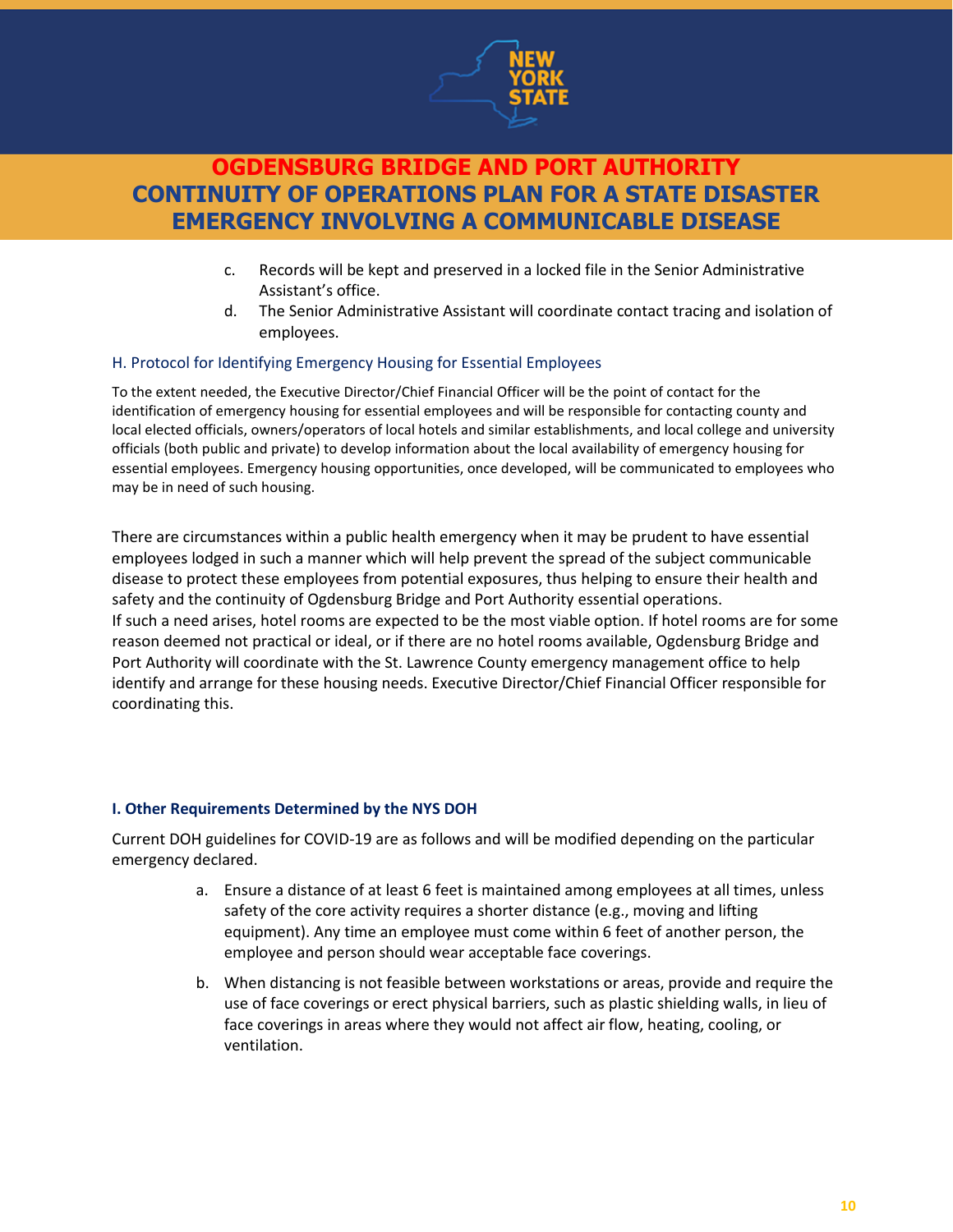

- c. Tightly confined spaces should be occupied by only one individual at a time, unless all occupants are wearing face coverings. If occupied by more than one person, occupancy will be kept under 50% of maximum capacity.
- d. Social distancing markers should be posted around the workplace using tape or signs that indicate 6 feet of spacing in commonly used areas and any areas in which lines are commonly formed or people may congregate (e.g., clock in/out stations, health screening stations, break rooms, water coolers, etc.). Further, bi-directional foot traffic should be reduced by using tape or signs with arrows in narrow aisles, hallways or spaces.
- e. Post signs, consistent with the DOH COVID-19 signage, to remind employees about social distancing, hand hygiene, PPE, and cleaning guidelines.
- f. Limit employee travel for work to only essential travel.
- g. Hygiene and sanitation requirements from the Centers for Disease Control and Prevention (CDC) and DOH must be followed, and cleaning logs that that include the date, time, and scope of cleaning must be maintained.
- h. Hand hygiene stations, including handwashing with soap, water, and disposable paper towels, as well as NYS Clean hand sanitizer or a hand sanitizer containing 60% or more alcohol for areas where handwashing facilities may not be available or practical, must be provided and maintained for personnel.
- i. Appropriate cleaning/disinfection supplies for shared and frequently touched surfaces must be provided, and employees must use these supplies before and after use of these surfaces, followed by hand hygiene.
- j. Regular cleaning and disinfection of the office location must be undertaken. More frequent cleaning and disinfection must be undertaken for high-risk areas used by many individuals and for frequently touched surfaces, at least after each shift, daily, or more frequently as needed, and align with DOH's "Interim Guidance for Cleaning and Disinfection of Public and Private Facilities for COVID-19".
- k. Exposed areas must be cleaned and disinfected in the event of an employee testing positive for COVID-19. Such cleaning should include, at a minimum, all heavy transit areas and high-touch surfaces (e.g., vending machines, handrails, bathrooms, doorknobs, etc.).
- l. CDC guidelines on "Cleaning and Disinfecting Your Facility" should be complied with if someone in your facility is suspected or confirmed to have COVID-19.